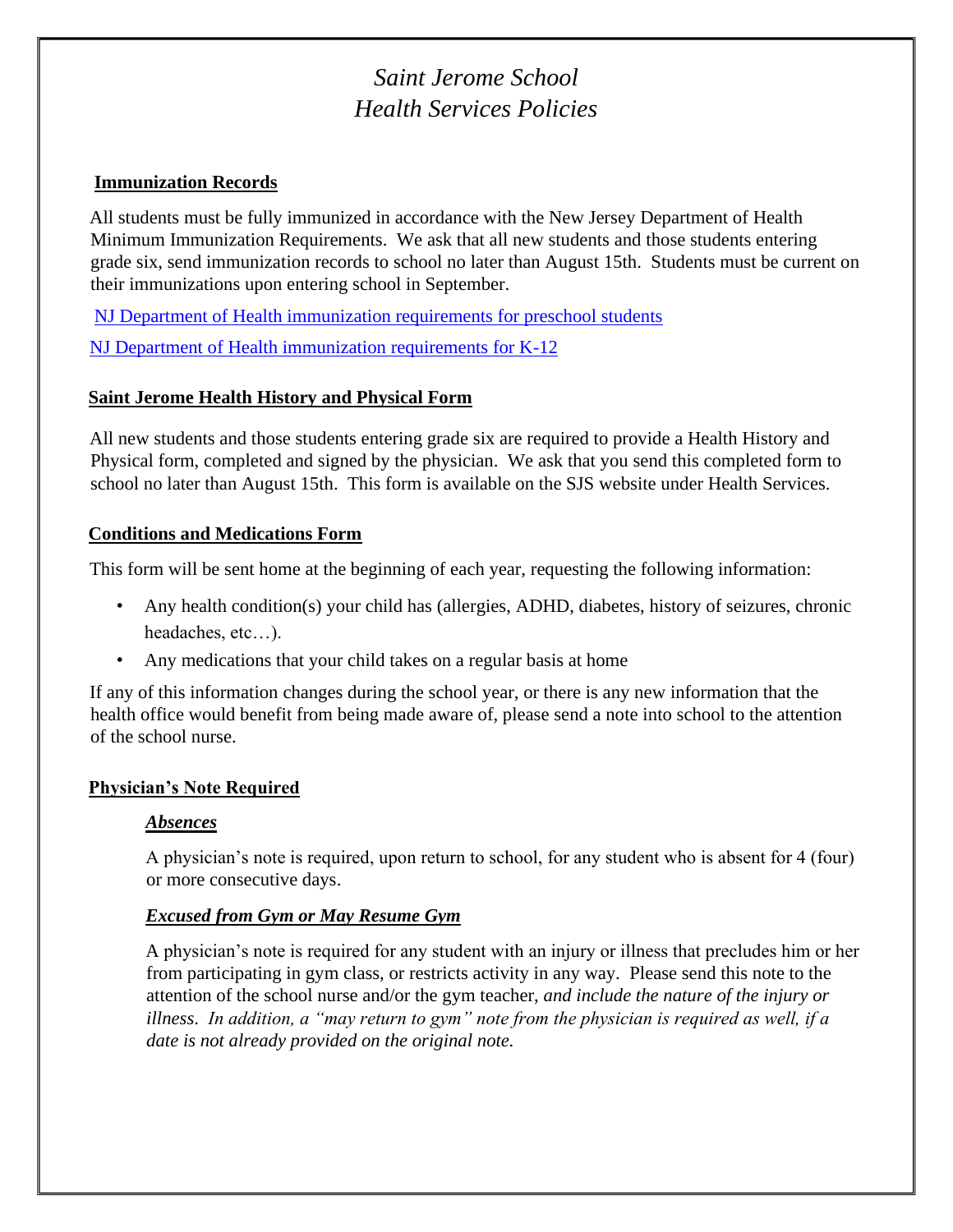# *Saint Jerome School Health Services Policies*

#### **Medication Policy**

## *Medication Administered in School*

Any medication, including over-the-counter medication, can be administered by the school nurse *only if* the following conditions have been met:

- Saint Jerome School Medication form (available on SJS website under Health Services) is completed and signed by a physician or nurse practitioner
- Saint Jerome School Medication form is signed by the student's parent, and
- An unopened bottle of medication or a new inhaler is provided. This medication will be labeled with the student's name and will be available for usage during the school year. Medications will be secured in the nurse's office.

## *Medication in Student's Possession*

No student is permitted to have medication in his or her possession, *with one exception*. If the student has been prescribed a rescue inhaler (i.e.: albuterol), and both the physician and the parent have given their written consent, on the Asthma Treatment Plan (see below), to allow student to carry inhaler with him or her, the student **will** be permitted to have the prescribed inhaler in his or her possession during the school day.

#### *Students with Asthma*

An Asthma Treatment Plan (available on SJS website under Health Services) is required for those students who have a diagnosis of asthma and require medication to be available to them during the school day

#### *Students with a Food Allergy*

A Food Allergy Action Plan (available on SJS website under Health Services) is required for those students who have a diagnosis of a food allergy and require medication to be available to them during the school day.

## **Fever Policy**

A temperature over 100.0°F is considered a fever; please ensure that your child is fever-free for 24 hours **without medication** prior to their return to school

## **Students Sent Home Due to Illness or Injury**

A parent or guardian will be notified. The student will remain either in the health office or school office until a parent or someone responsible for the student arrives.